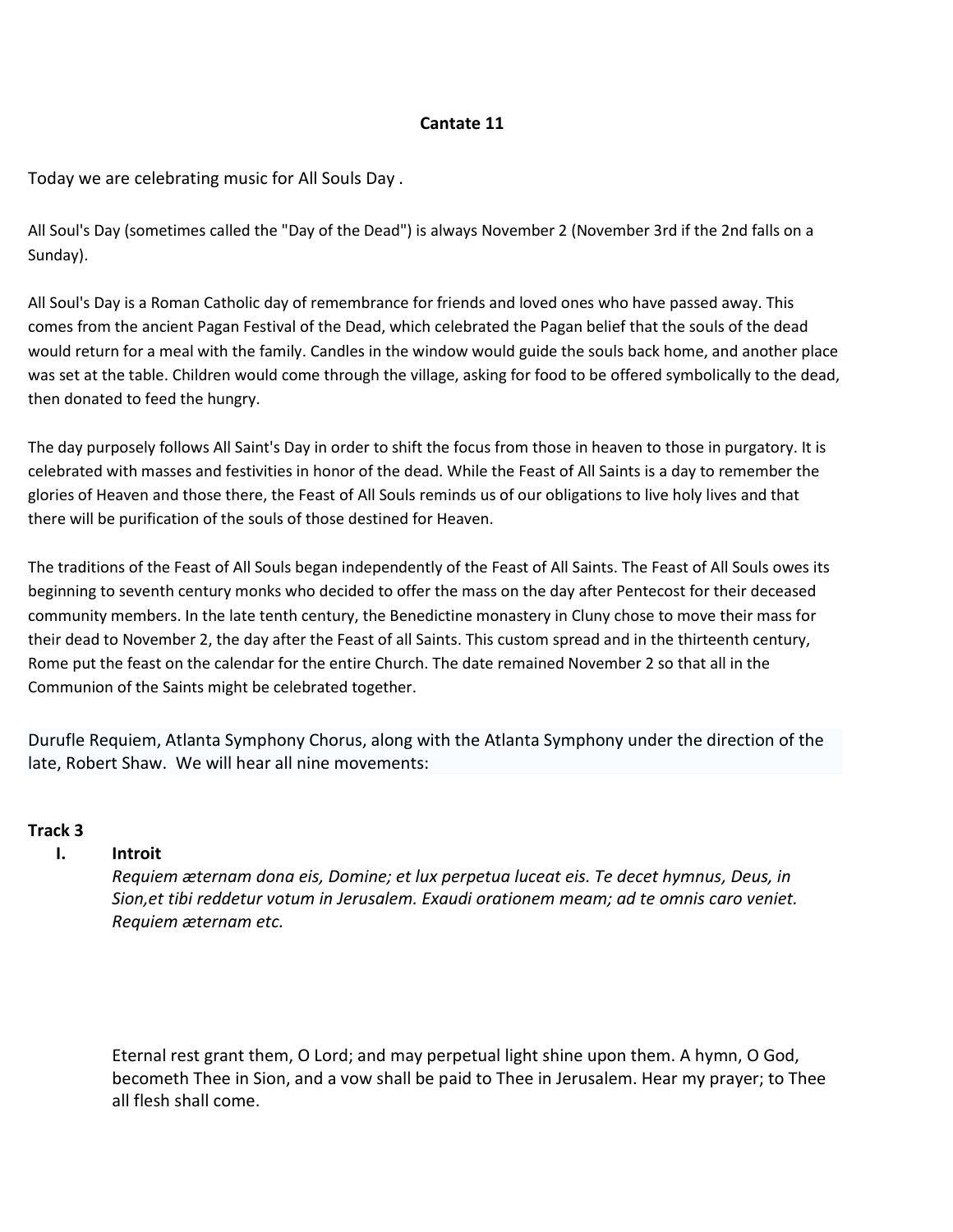Eternal rest, etc.

#### **Track 4**

# **II. Kyrie**

*Kyrie eleison, Christe eleison, Kyrie eleison.* Lord, have mercy, Christ, have mercy, Lord, have mercy.

# **Track 5**

#### **III. Domine Jesu Christe**

*Domine Jesu Christe, Rex gloriæ, libera animas omnium fidelium defunctorum de pœnis inferni et de profundo lacu; libera eas de ore leonis; ne absorbeat eas tartarus, ne cadant in obscurum. Sed signifer sanctus Michael repræsentet eas inlucem sanctam. Quam olim Abrahæ promisisti et semini ejus. Hostias et preces tibi, Domine, laudis offerimus. Tu suscipe pro animabus illis quarum hodie memoriam facimus. Fac eas, Domine, de morte transire ad vitam. Quam olim Abrahæ promisisti et semini ejus.*

O Lord Jesus Christ, King of Glory, deliver the souls of all the faithful departed from the pains of hell and from the bottomless pit. Save them from the lion's jaws, that hell may not engulf them, that they may not fall into darkness, but let Saint Michael the standard-bearer lead them into the holy light which Thou of old didst promise to Abraham and to his seed. Sacrifices and prayers of praise to Thee, O Lord, we offer. Do Thou receive them on behalf of those souls whom this day we commemorate. Grant them. O Lord, to pass from death unto life, which Thou of old didst promise to Abraham and to his seed.

# **Track 6**

#### **IV. Sanctus**

*Sanctus, sanctus, sanctus, Dominus Deus Sabaoth. Pleni sunt cœli et terra gloria tua. Hosanna in excelsis. Benedictus qui venit in nomine Domini. Hosanna in excelsis.*

Holy, holy, holy, Lord God of Sabaoth, Heaven and earth are full of Thy glory. Hosanna in the highest. Blessed is he who cometh in the name of the Lord. Hosanna in the highest.

#### **Track 7**

#### **V. Pie Jesu**

*Pie Jesu, Domine, dona eis requiem. Pie Jesu, Domine, dona eis requiem sempiternam.*

Blessed Jesu, O Lord, grant them rest. Blessed Jesu, O Lord, grant them eternal rest.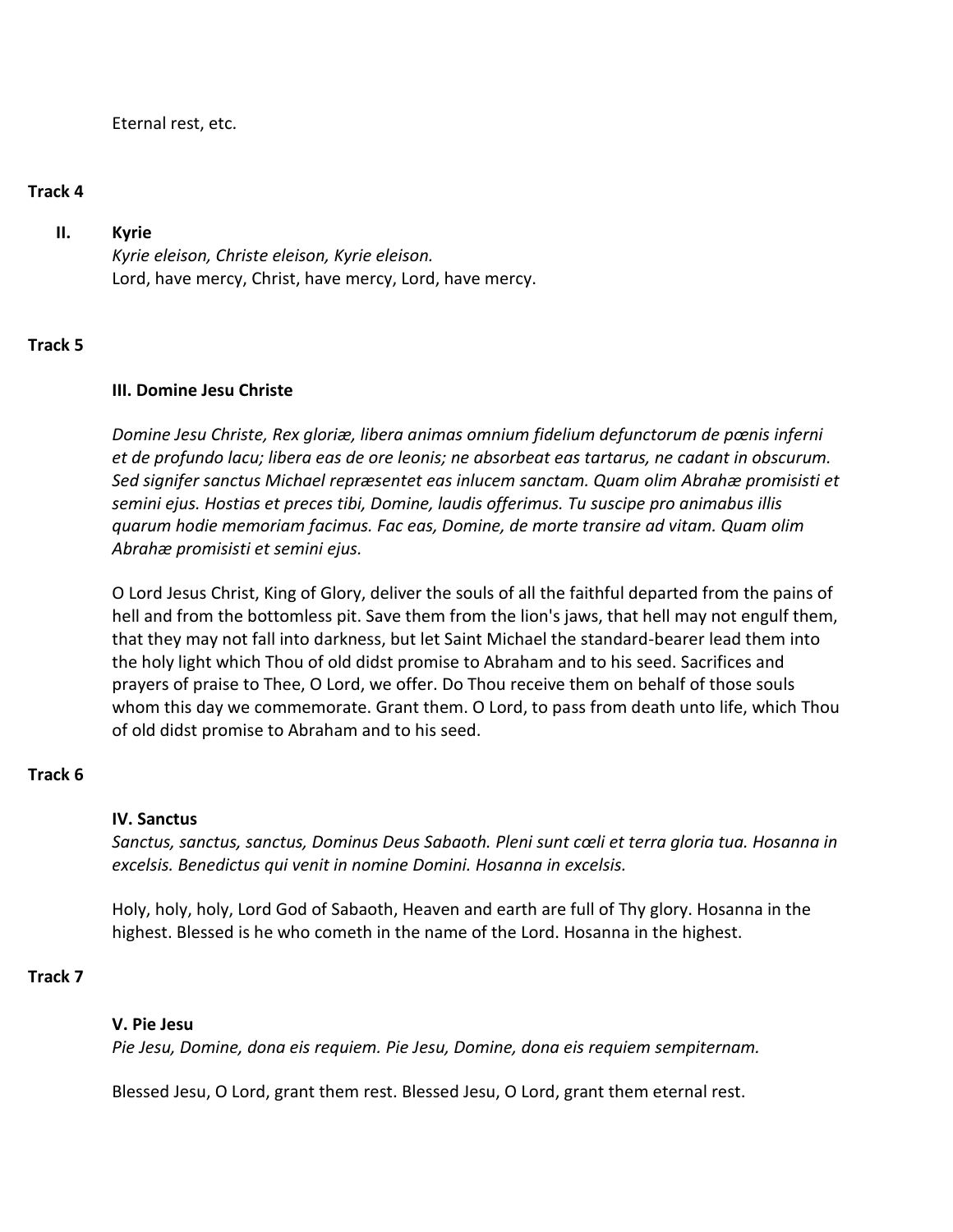## **Track 8**

#### **VI. Agnus Dei**

*Agnus Dei, qui tollis peccata mundi, dona eis requiem. Agnus Dei, qui tollis peccata mundi, dona eis requiem sempitemam.*

Lamb of God, who takes away the sins of the world, Have mercy on us. Lamb of God, who takes away the sins of the world, Have mercy on us. Lamb of God, who takes away the sins of the world, Grant us peace.

# **Track 9**

#### **VII. Lux aeterna**

*Lux æterna luceat eis, Domine, cum sanctis tuis in æternum: quia pius es. Requiem æternam dona eis, nomine; et lux perpetua luceat eis: quia pius es.*

Let everlasting light shine on them, O Lord, with Thy Saints for ever: for Thou art merciful. Eternal rest grant them, O Lord; and may perpetual light shine upon them: for Thou art merciful.

#### **Track 10**

# **VIII. Libera me**

*Libera me, Domine, de morte æterna in die illa tremenda; quando cœli movendi sunt et terra; dum veneris judicare sæculum per ignem.Tremens factus sum ego, et timeo, dum discussio venerit atque ventura ira, quando cœli movendi sunt et terra. Dies illa, dies iræ, calamitatis et Miseriæ, dies magna et amara valde, dum veneris judicare sæculum per ignem. Requiem æternam dona eis nomine, et lux perpetua luceat eis. Libera me, etc.*

Deliver me, O Lord, from everlasting death on that dread day when the heavens and earth shall quake: when Thou shalt come to judge the world by fire. I am seized with trembling and am afraid until the day of reckoning shall arrive and the wrath to come, when the heavens and earth shall quake. That day, a day of wrath, calamity and misery, a great and exceedingly bitter day, when Thou shalt come to judge the world by fire. Eternal rest grant them, O Lord, and may Perpetual light shine upon them. Deliver me, etc.

# **Track 11**

# **IX. In Paradisum**

*In paradisum deducant te angeli, in tuo adventu suscipiant te martyres, et perducant te in*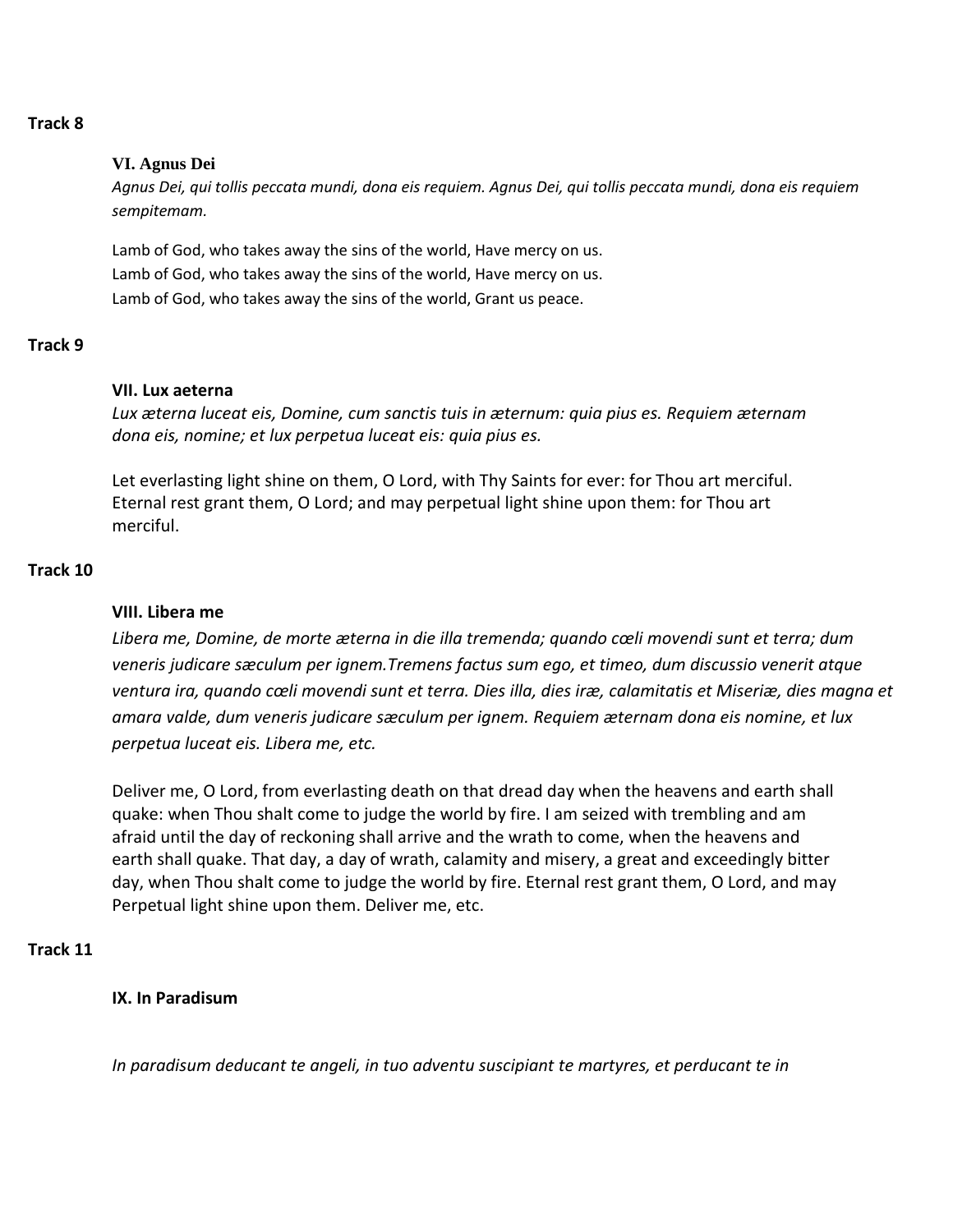*civitatem sanctam Jerusalem. Chorus angelorum te suscipiat et cum Lazaro quondam paupere ætemam habeas requiem.*

May the angels receive thee in paradise, at thy coming may the martyrs receive thee, and bring thee into the Holy City Jerusalem. May the choir of angels receive thee and with Lazarus, once a beggar,may thou have eternal rest.

All Souls Day Psalm, written by John Rutter for his Requiem Mass and sung by the Cambridge Singers.

# **Track 12 (4:30)**

# **The lord is my shepherd**

The lord is my shepherd: therefore can I lack nothing. He shall feed me in a green pasture: and lead me forth beside the waters of comfort. He shall convert my soul: and bring me forth in the paths of righteousness, for his Name's sake. Yea, though I walk through the valley of the shadow of death, I will fear no evil: for thou art with me; thy rod and thy staff comfort me. Thou shalt prepare a table before me against them that trouble me: thou hast anointed my head with oil, and my cup shall be full. But thy loving-kindness and mercy shall follow me all the days of my life: and I will dwell in the house of the Lord for ever.

Westminster Abbey Choir directed by Martin Neary sings John Tavener's *Song for Athene*.

**Track 13 (7:11)**

 Alleluia. May flights of angels sing thee to thy rest. Remember me O lord, when you come into your kingdom. Give rest O Lord to your handmaid, who has fallen asleep. The choir of saints have found the well-spring of life, and door of paradise.